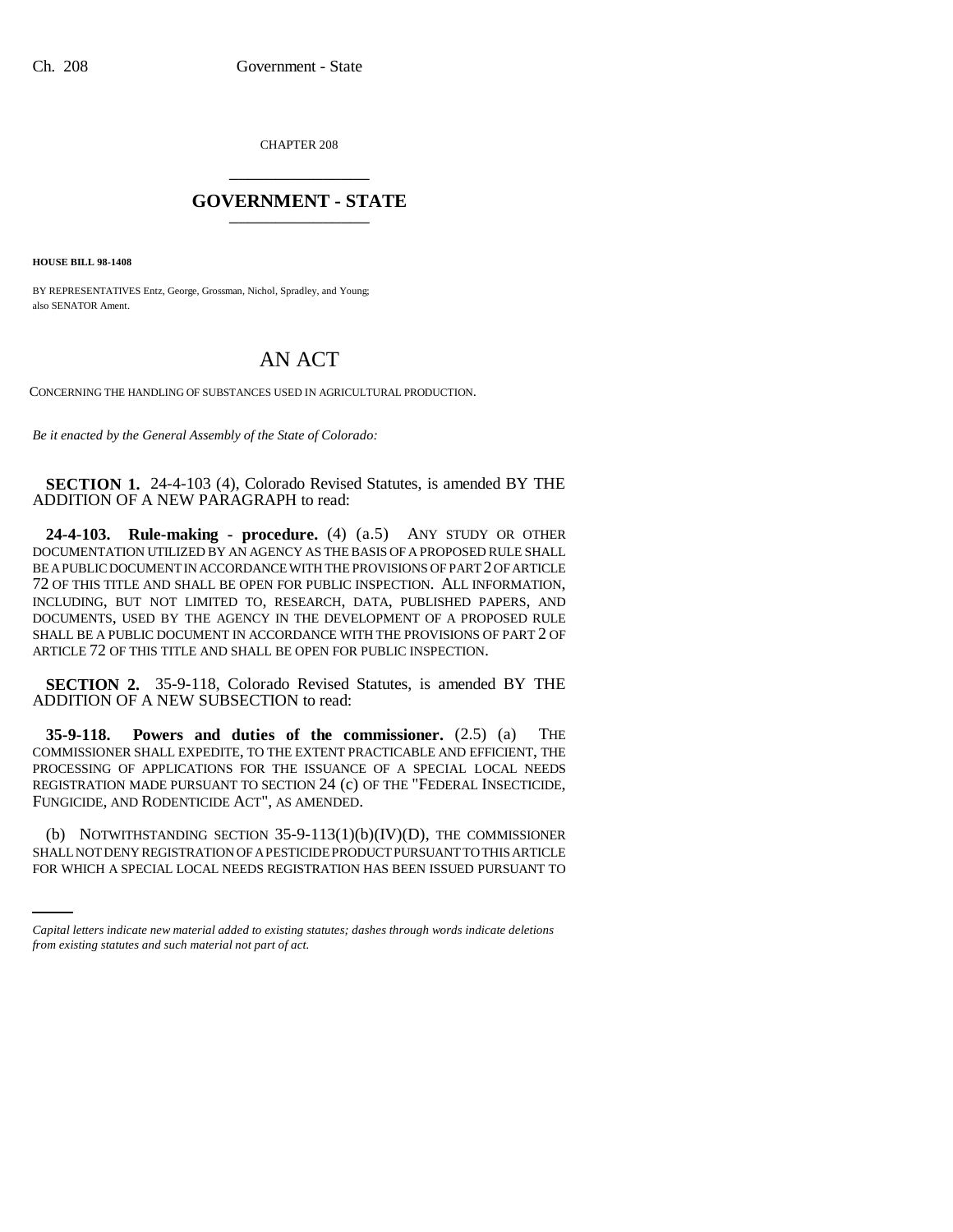SECTION 24 (c) OF THE "FEDERAL INSECTICIDE,FUNGICIDE, AND RODENTICIDE ACT", AS AMENDED, FOR THE REASON THAT A CONTRACT BETWEEN A GROWER OR GROWER'S GROUP AND A MANUFACTURER OR SELLER INCLUDES CONTRACTUAL PROVISIONS LIMITING LIABILITY OF THE MANUFACTURER OR SELLER.

**SECTION 3.** Part 1 of article 20 of title 42, Colorado Revised Statutes, is amended BY THE ADDITION OF A NEW SECTION to read:

**42-20-108.5. Materials used for agricultural production - exemption legislative declaration.** (1) THE GENERAL ASSEMBLY HEREBY FINDS, DETERMINES, AND DECLARES THAT THE FEDERAL GOVERNMENT HAS EXTENDED FEDERAL HAZARDOUS MATERIALS RULES TO AGRICULTURAL PRODUCERS IN 49C.F.R. 173.5 IN A WAY THAT WOULD BE UNDULY BURDENSOME TO AGRICULTURE WITHOUT CONTRIBUTING SIGNIFICANTLY TO PUBLIC SAFETY. THE GENERAL ASSEMBLY FURTHER FINDS, DETERMINES, AND DECLARES THAT THE FEDERAL RULES GIVE EXPLICIT AUTHORITY TO THE STATES TO EXEMPT THEMSELVES FROM THE FEDERAL RULES, AND THAT THIS SECTION IS INTENDED TO EXEMPT COLORADO AGRICULTURE FROM SUCH RULES. THE GENERAL ASSEMBLY FURTHER FINDS, DETERMINES, AND DECLARES THAT IT IS IMPERATIVELY NECESSARY FOR THE CHIEF TO ADOPT THE RULES REQUIRED BY THIS SECTION IN TIME TO MEET THE DEADLINE IMPOSED BY THE FEDERAL RULES.

(2) AS USED IN THIS SECTION, UNLESS THE CONTEXT OTHERWISE REQUIRES:

(a) "AGRICULTURAL PRODUCT" MEANS A HAZARDOUS MATERIAL, OTHER THAN HAZARDOUS WASTE, WHOSE END USE DIRECTLY SUPPORTS THE PRODUCTION OF AN AGRICULTURAL COMMODITY INCLUDING, BUT NOT LIMITED TO, A FERTILIZER, PESTICIDE, SOIL AMENDMENT, OR FUEL. AN AGRICULTURAL PRODUCT IS LIMITED TO A MATERIAL IN CLASS 3, 8, OR 9, DIVISION 2.1, 2.2, 5.1, OR 6.1, OR AN ORM-D MATERIAL AS SET FORTH IN 49 C.F.R. 172 AND 173.

(b) "FARMER" MEANS A PERSON OR SUCH PERSON'S AGENT OR CONTRACTOR ENGAGED IN THE PRODUCTION OR RAISING OF CROPS, POULTRY, OR LIVESTOCK.

(3) THE TRANSPORTATION OF AN AGRICULTURAL PRODUCT OTHER THAN A CLASS 2 MATERIAL, AS SUCH TERM IS USED IN 49 C.F.R. 172 AND 173, OVER LOCAL ROADS BETWEEN FIELDS OF THE SAME FARM, IS EXCEPTED FROM THE REQUIREMENTS OF THIS PART 1 WHEN IT IS TRANSPORTED BY A FARMER WHO IS AN INTRASTATE PRIVATE MOTOR CARRIER AND THE MOVEMENT OF THE AGRICULTURAL PRODUCT CONFORMS TO RULES OF THE CHIEF, IN CONSULTATION WITH THE DEPARTMENT OF AGRICULTURE REGARDING SUCH MOVEMENT. THE CHIEF SHALL, IN CONSULTATION WITH THE DIRECTOR OF THE DEPARTMENT OF AGRICULTURE, PROMULGATE RULES AND REGULATIONS PURSUANT TO SECTION 24-4-103, C.R.S., FOR THE INTRASTATE TRANSPORTATION OF AGRICULTURAL PRODUCTS.

(4) THE TRANSPORTATION OF AN AGRICULTURAL PRODUCT TO OR FROM A FARM, WITHIN ONE HUNDRED FIFTY MILES OF SUCH FARM, IS EXCEPTED FROM THE EMERGENCY RESPONSE INFORMATION AND TRAINING REQUIREMENTS IN SUBPARTS G AND H OF 49 C.F.R. 172, AND THIS ARTICLE WHEN:

(a) IT IS TRANSPORTED BY A FARMER WHO IS AN INTRASTATE PRIVATE MOTOR CARRIER;